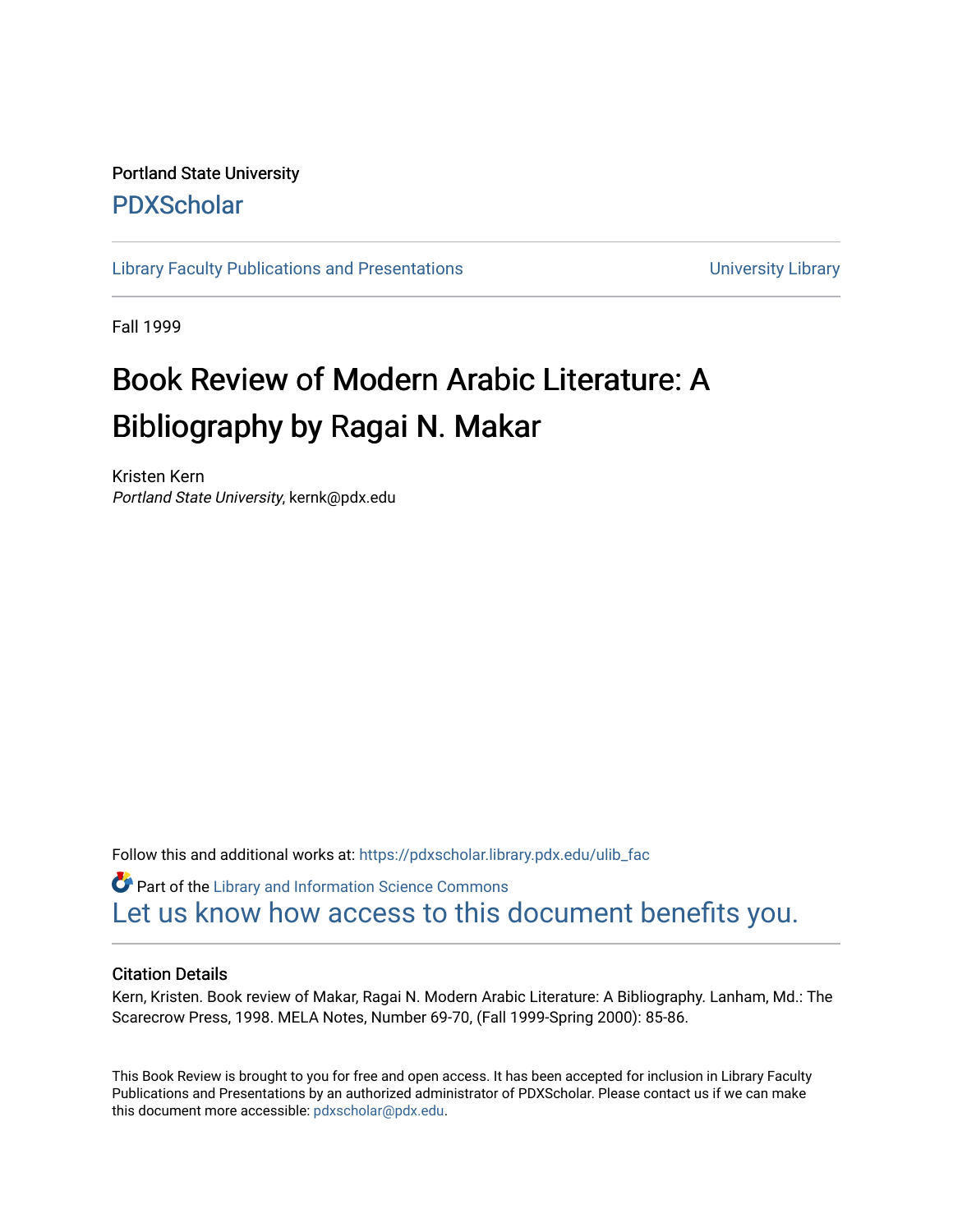Tucker composes a strongly integrated chapter, based on her own extensive research and that of many others, and shows how developments in one field influence another.

Comparing developments across the region one can better understand general trends and the uniqueness of specific societies, thus raising numerous questions for further research.

RACHEL SIMON

PRINCETON UNIVERSITY

Modern Arabic Literature: A Bibliography. By Ragai N. Makar. Scarecrow Area Bibliographies ; 17. Lanham, Md. : Scarecrow Press, 1998. Pp. xiii, 255. ISBN: 0810835398

The need for a current comprehensive bibliography of modern Arabic literature has been addressed capably with the publication of Makar's Modern Arabic Literature: A Bibliography. Particularly since the Nobel Prize for Literature was awarded to Naguib Mahfouz in 1988, interest in works originating in the Middle East has accelerated in the West. Makar, formerly head of the Aziz S. Atiya Library for Middle East Studies at the University of Utah, includes entries he has collected from journals, monographs, chapters, and dissertations. By "modern" he prefers the literature of the twentieth century; the great majority of the citations are dated no earlier than 1960 and are intended for scholars who read English, primarily, or French or Arabic.

Makar has organized the bibliography's 2546 citations under 27 major subject categories listed alphabetically in the table of contents. Within each category, entries are presented in alphabetical order by title or the main author's last name. Co-authors and translators are not cross-referenced in the bibliography itself or in the author index placed at end of the bibliographic entries. Citations are presented in standard bibliographic format. The Library of Congress transliteration scheme is employed throughout for names and Arabic titles, except in cases where names have been otherwise established. Parenthesized English translations of titles are also provided as needed.

For the first, and largest, topical category of Arabic literature—history and criticism, nearly 400 entries are provided. Literary genres generally have separately listed categories for texts (anthologies and individual poems for poetry) and for study and criticism. Also given individual headings are the narrower categories of ballad, comedy, Islamic literature, prisoners' writings, proverbs, and theater studies. Translated texts in English by well